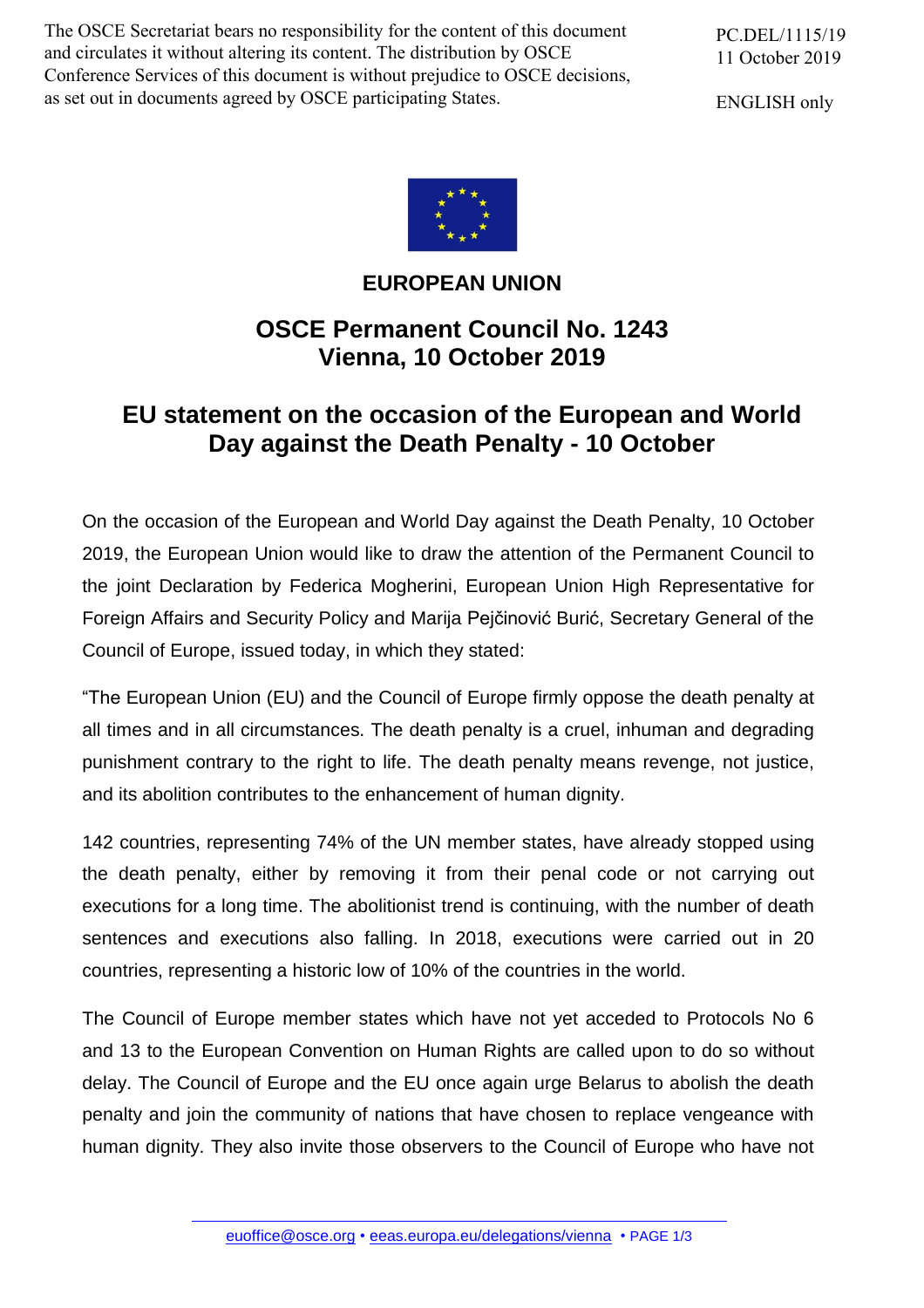yet abolished death penalty to engage in dialogue on the obstacles blocking their path towards abolition.

The EU and the Council of Europe encourage all countries to join the global Alliance for Torture-Free trade, which currently involves 62 States committed to restricting the trade in goods used to carry out torture and the death penalty. Global cooperation against the death penalty can trigger change. It will also help to fight international organized crime, since abolitionist states will often not extradite suspects to countries where they could face capital punishment.

An ever-growing majority of people and leaders share the view that the death penalty is no better a deterrent to crime than other punishments, and that it does not contribute to public safety. The death penalty disproportionately affects members of vulnerable groups, who cannot afford experienced defence lawyers, and death row prisoners continue to represent the most marginalized sections of society.

The impact of this cruel punishment also affects the relatives of people subjected to the death penalty, first and foremost their children. Denying children and families a burial or cremation violates their human rights, notably their right to be free from cruel, inhuman and degrading treatment. Children who have lost parents because of executions suffer deep and lasting grief and trauma. No-one is better placed than these unseen victims to understand the impact the death penalty can have.

The EU and the Council of Europe recognize the importance of a fully-informed public debate about the death penalty. It has been shown that the more people know about the execution process, the arguments for abolition and alternatives to capital punishment, the more they agree with abolition".

The EU welcomes the continued focus on the issue of the death penalty also within the OSCE. At this year's OSCE Human Dimension Implementation Meeting the EU once again repeated its call for universal abolition of the death penalty.